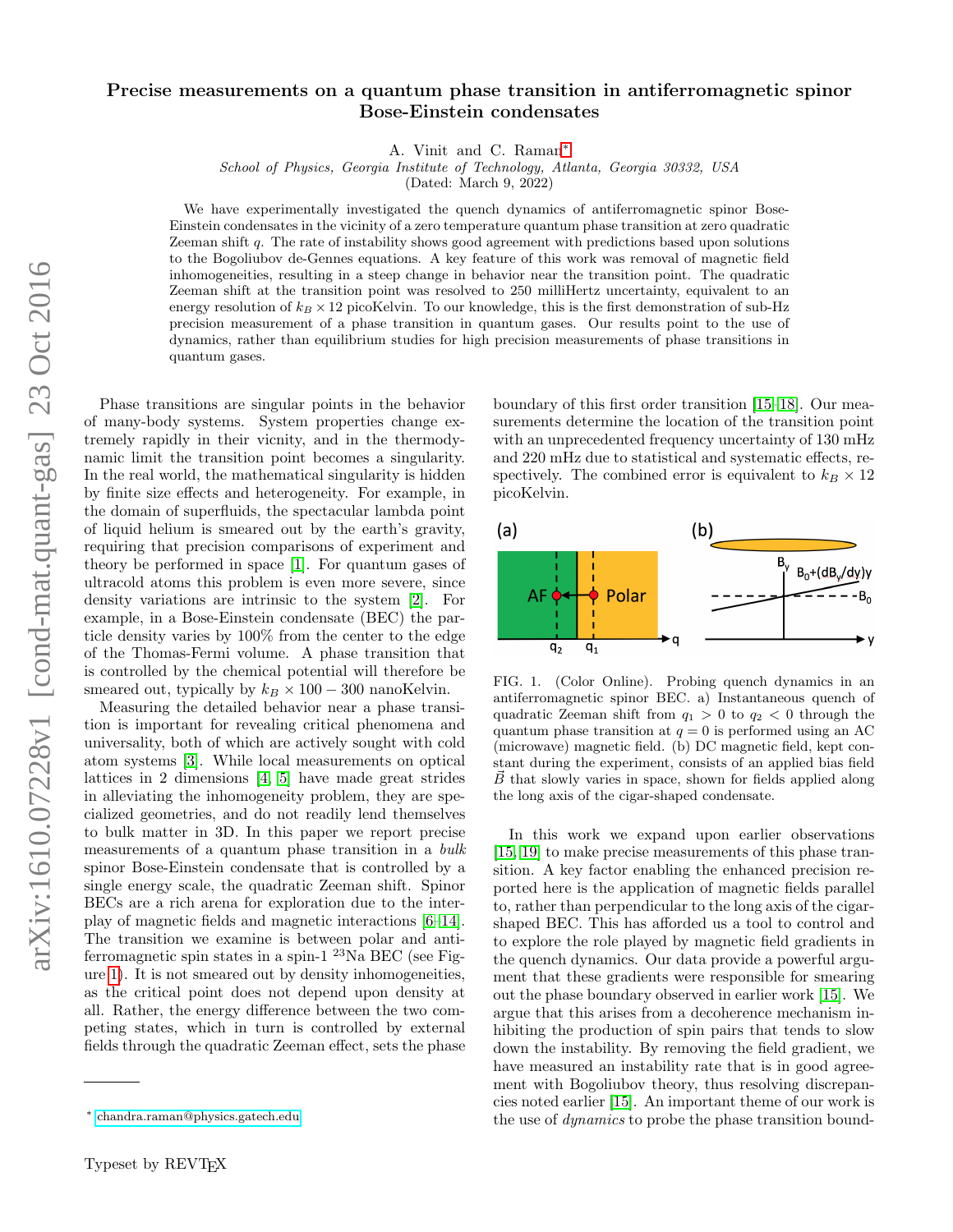aries, rather than attempting to reach the ground state through thermal equilibration, as other studies have done [\[6,](#page-4-5) [10\]](#page-4-10).

Our starting point is the spin-dependent mean-field Hamiltonian for spin  $F = 1$  Bose-Einstein condensates in the low-energy spin sector, as written in Reference [\[15\]](#page-4-7), with an additional, linear Zeeman term (see [\[17\]](#page-4-11)):

$$
H_{sp} = \frac{c_2}{2} n(\mathbf{r}) \langle \hat{\mathbf{F}} \rangle^2 + p(\mathbf{r}) \langle \hat{F}_z \rangle + q \langle \hat{F}_z^2 \rangle \tag{1}
$$

For the low values of  $p$  we are considering, the linear Zeeman term does not influence the overall density profile.  $\mathbf{\hat{F}}$ ,  $\hat{F}_z$  are the vector spin-1 operator and its z-projection, respectively and  $n$  is the particle density. For sodium atoms, the spin-dependent interaction coefficient  $c_2$  =  $\frac{4\pi\hbar^2}{3M}(a_2-a_0) = +1.6 \times 10^{-52} \text{J/m}^3 > 0$  [\[9\]](#page-4-12), and hence the system is antiferromagnetic. Here  $M$  is the atomic mass, and  $a_{2,0}$  are the triplet and singlet scattering lengths, respectively. In our experiment, we control the linear Zeeman term through the spatial gradient of the magnetic field (see Figure [1b](#page-0-1)), i.e.,  $p(\mathbf{r}) = \mu B_0 + \mu \nabla B \cdot \mathbf{r}$  and the quadratic Zeeman shift  $q = \tilde{q}B_0^2$ .  $B_0$  is the magnetic field at the trap center,  $\tilde{q} = 276$  Hz/Gauss<sup>2</sup> is the coefficient of the quadratic Zeeman shift for sodium atoms, and the magnetic moment  $\mu$  is  $\frac{1}{2} \times$  the Bohr magneton  $\mu_B$  [\[16\]](#page-4-13).

For a perfectly homogeneous magnetic field, we may apply a gauge transformation to the Hamiltonian to set  $p = 0$  [\[17\]](#page-4-11). In this case, for an antiferromagnetic spinor BEC prepared in an initial state with zero net magnetization, as in our experiments, the ground state for  $q > 0$  is a polar condensate consisting of a single component–the  $m_F = 0$  spin projection that minimizes  $\langle \hat{F}_z^2 \rangle$ . For  $q < 0$ the ground state maximizes the same quantity through a superposition of two components  $m_F = \pm 1$ , a so-called antiferromagnetic phase [\[20\]](#page-4-14). The symmetry properties of the ground state therefore change discontinuously at  $q = 0$ , defining a zero temperature quantum phase transition [\[15,](#page-4-7) [20\]](#page-4-14). As in our earlier works, we used the AC Zeeman effect through a microwave magnetic field to vary  $q$  [\[15,](#page-4-7) [19\]](#page-4-9).

Optically confined, cigar-shaped Bose-Einstein condensates in the  $m_F = 0$  state were prepared in a static magnetic field aligned with one of the coordinate axes  $i = x, y, z$  depicted in Figure [1.](#page-0-1) The protocol is described in our earlier work [\[15\]](#page-4-7). Axial Thomas-Fermi radius and trap frequency were measured to be  $R_y = 355 \mu m$ and  $\omega_y = 2\pi \times 7$  Hz, respectively. From these we determined the peak spin-dependent interaction energy,  $c_2n_0 = h \times 110$  Hz, accurate to about 10%. From the known trap aspect ratio of 67, we estimated the radial Thomas-Fermi radius to be  $R_{\perp} = 5 \mu m$ , which was small enough such that only axial spin domains could form. The measured temperature was 400 nK, close to the chemical potential of 340 nK.

We rapidly switched q from  $q_1 > 0$  to a final value  $q_2 <$ 0 at  $t = 0$ . Following a variable hold time, we switched off the trap and used time-of-flight Stern-Gerlach (TOF-SG) observations to record the one-dimensional spatiotemporal pattern formation in each of the 3 spin components,

 $n_i(y); i = 0, \pm 1$ , with a resolution of 10  $\mu$ m. For the current work we focus on the total population in each of the spin states,  $N_i = \int n_i(y)dy$ , as well as the population fractions  $f_i = N_i / \sum_j N_j$ .



<span id="page-1-0"></span>FIG. 2. (Color Online). Probing the phase transition with ∼ 100 milliHertz sensitivity. Solid symbols are data taken for different static magnetic fields  $B_y$ , i.e., along the cigar. Clear symbols were taken in the two transverse directions  $B_x, B_z$ . Solid line is a fit of all  $B_y$  data to the rate given by Bogoliubov theory for a homogeneous BEC, as described in the text. Inset is an expanded view of the data outlined in the dashed box, with solid circles for all  $B<sub>y</sub>$  data. Solid line is a separate fit allowing for an offset  $q0$ , measured to be  $+0.65 \pm 0.13$  Hz. Vertical error bars are statistical, while horizontal error bars are uncertainty in q-calibration of 0.22 Hz.  $B_z$ -data is reprinted from [\[15\]](#page-4-7).

To control magnetic bias fields during the previously described experimental sequence, we used three pairs of orthogonal Helmholtz coils wrapped around the vacuum chamber. For a bias along  $\hat{x}_j$ ,  $j = 1, 2, 3$ , we eliminated fields transverse to the  $x_j$ -axis with two pairs of coils, after which we applied a constant current along the  $x_i$ -axis. The actual magnetic field magnitude |B| at the location of the atoms was determined via microwave spectroscopy of the  $F = 1$ ,  $m_F = 0 \rightarrow F = 2$ ,  $m_F =$  $\pm 1$  transitions through their Zeeman frequency shift of  $g_F \mu_B |B|/h = 700$  kHz/Gauss relative to the "clock" transition  $F = 1, m_F = 0 \to F = 2, m_F = 0$  [\[21\]](#page-4-15). In addition to these bias coils, we used a single anti-Helmholtz coil pair aligned with the y-axis to generate magnetic field gradients of up to 160 mG/cm. Background field gradients along the y-direction were observed to be in the neighborhood of 80 mG/cm. Our uncertainty in magnetic field calibration was 4 mG.

In order to cancel the field gradient, we adjusted the current through these coils to maximize the lifetime, for  $q > 0$ , of the  $m_F = 0$  component against spin relaxation into  $\pm 1$  pairs, observing that the latter spin states were completely miscible under these conditions [\[6\]](#page-4-5). The finite current resolution of our power supply controls limited the resolution to  $\pm 0.3$  mG/cm. With this resolution the residual linear Zeeman energy p after cancellation of stray magnetic field gradients was no more than  $\pm 7$  % of the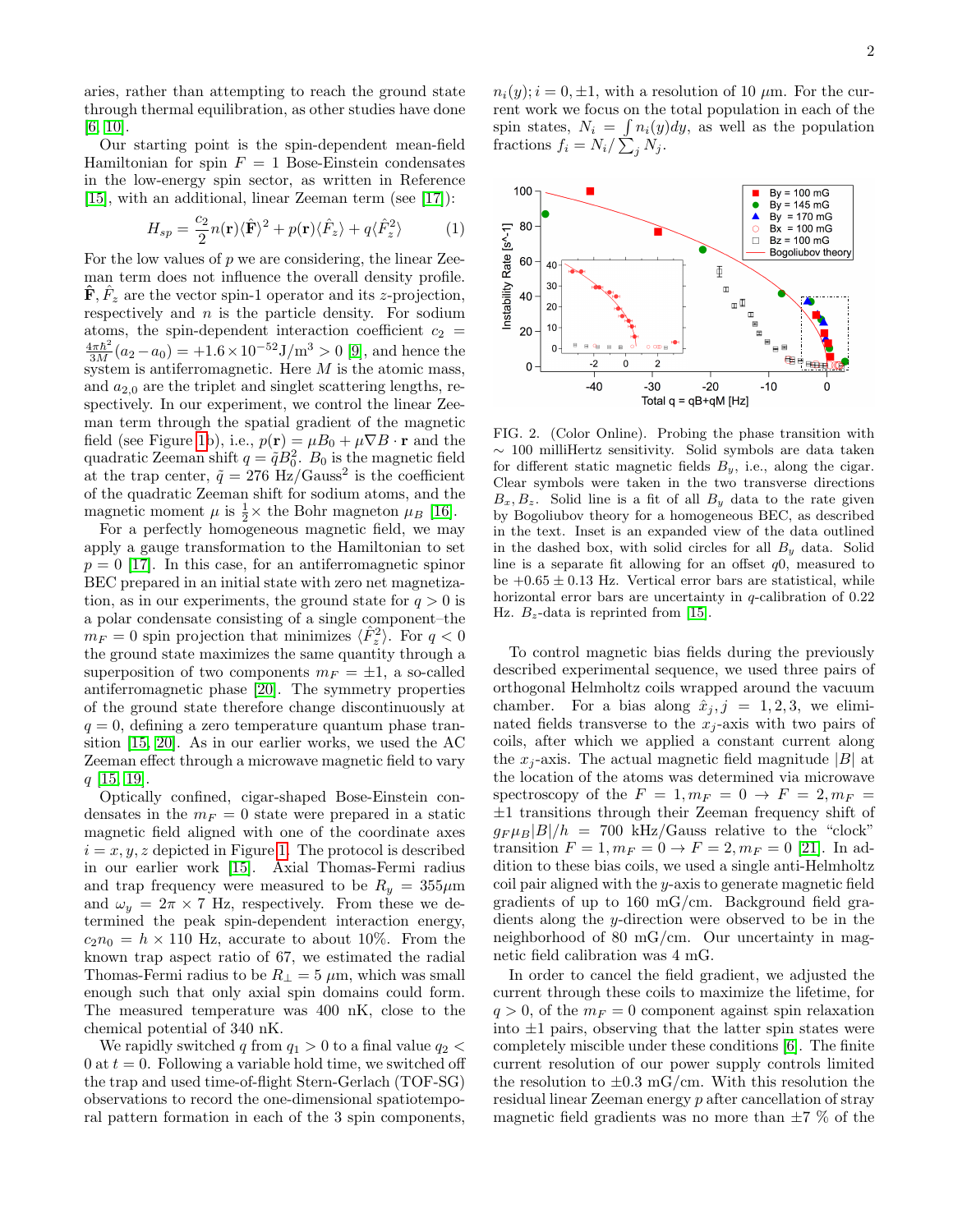spin-dependent interaction energy U.

Figure [2](#page-1-0) shows our main experimental observation. It is the extreme sensitivity of the instability rate to quadratic Zeeman shift near the phase boundary, allowing for a precise determination of the latter. Similar to our earlier work [\[15,](#page-4-7) [19\]](#page-4-9), we measured the fractional population in  $m_F = \pm 1$ , i.e.,  $f_{\pm 1} = f_1 + f_{-1}$ , which was observed to grow with time. The instability rate was defined to be  $\Gamma_{1/2} = 1/T_{1/2}$ , where  $T_{1/2}$  was the time at which  $f_{\pm 1}$  had increased to 1/2. The extreme sensitivity was only observed for magnetic fields aligned parallel to the long axis of the cigar-shaped BEC (hereafter,  $B_y$ ), where we could carefully null stray magnetic field gradients. By contrast, we measured a stark difference for fields aligned along  $B_{x,z}$ . In this case, according to our earlier observations (data reproduced from [\[15\]](#page-4-7) in Figure [2](#page-1-0) as open squares), a significant discrepancy was noticed between the experimentally observed instability rates and those predicted by Bogoliubov theory, particularly for data taken near the transition point. The experimental data suggested a smooth turn-on of the instability rate rather than a sharp transition point. In the current work we have reproduced this difference for magnetic fields  $B_x$  (open circles), which agrees with the previous  $B_z$  data. With the newer  $B_y$  data we observe a much closer agreement with the theoretical prediction for a homogeneous system,  $\Gamma(q) = \sqrt{|q|(q + 2c_2n_0)}$ , the solid line in the Figure. Here  $n_0$  is the peak density of the  $m_F = 0$  cloud.

Focusing now only on  $B_y$  data with the gradients cancelled in Figure [2,](#page-1-0) we applied 3 different magnetic fields  $B_y = 100, 145$  and 170 mG, and adjusted the microwave power accordingly to cover the same range of total quadratic Zeeman shift. In all 3 cases the data collapsed onto what appears to be a single curve, particularly for small q very close to the transition point. For larger static fields of 200 mG, the difference between transverse and longitudinal instability rates was less appreciable, for reasons that are not presently clear. It is possible that the larger microwave power required to cancel the increased quadratic shift caused a spin-state dependent atom loss that suppressed the instability.

The inset to the figure shows an expanded view of the data outlined in the dashed box. Here, the data sets from different static fields have been combined into one. This data very close to the transition point was separately fit to a Bogoliubov function  $\Gamma(q-q)$  that has been shifted empirically by q0, yielding  $q0 = 0.65 \pm 0.13$  Hz. The quoted error is the statistical uncertainty in the fit to the first 9 data points starting from the left in the inset. Although no physical theory motivates this choice of fitting function, it does provide a useful parameterization of our data, particularly the steepness with which it approaches  $\Gamma = 0$  from the  $q < 0$  side. The error bars along the  $q$ -axis are the 200 milliHertz experimental uncertainty in determination of the  $q = 0$  point due to the bias magnetic field calibration uncertainty of 4 mG. All other error sources, including microwave magnetic field amplitude and frequency uncertainties, were much smaller and could be neglected. A better magnetic field calibration could help reduce this uncertainty. With this level of precision the data suggest a 2 to 3  $\sigma$ shift of the phase transition point to  $q = +650$  milliHertz. Some portion of this shift may be attributed to the finite, but small instability rate of 3 s<sup>-1</sup> observed for  $q > 0$  in the absence of any microwave fields, where  $q = +3$  Hz. This could be caused by background spin redistribution due to the small field gradients remaining after cancellation, as noted earlier, in conjunction with the finite thermal cloud. Thermally induced distillation of atoms from  $m_F = 0$  to  $m_F = \pm 1$  has been previously observed in elongated BECs [\[22\]](#page-4-16). Notwithstanding these experimental caveats, the sub-Hz level precision spectroscopy of a phase transition has not been achieved previously in ultracold gases, to our knowledge.

While the data in Figure [2](#page-1-0) appear to have a universal character, we do not yet have a complete explanation why transverse fields appear to suppress the instability relative to longitudinal fields. We have evidence, however, that spatial inhomogeneities in the field magnitude play an important role, and we explore this effect in the rest of the paper. Since these gradients were different for transverse and longitudinal fields, this effect by itself might explain the observed differences.

To understand this point in further detail, we note that for a one-dimensional system we only need to consider variations in magnetic field along the  $y$  direction. Thus for fields that are mostly  $B_y$ , the first order magnetic field is given by  $B = |\vec{B}| \approx B_0 + \frac{\partial B_y}{\partial y} y$ , and by applying an external field gradient  $-\frac{\partial B_y}{\partial y}$  we could cancel the field inhomogeneity to first order. For a bias field that is mostly  $B_z$ , the only term that is relevant in the same order is the variation of that field along y:  $|\vec{B}| \approx B_0 + \frac{\partial B_z}{\partial y} y$ , since all other gradient terms  $\partial B_{y,x}/\partial y$  add in quadrature and should be suppressed. A similar argument applies to fields that are mostly  $B_x$ . Transverse field gradients of this type could neither be easily characterized nor cancelled using our current setup [\[23\]](#page-4-17). However, as noted earlier [\[15\]](#page-4-7), they did appear to play some role in the problem, since at long times  $t > 1$  second, the cloud had separated into two distinct domains of  $m_F = \pm 1$ , consistent with a gradient in the linear Zeeman term. In the absence of a field gradient these two spin states would be miscible with one another.

An alternative and very intriguing explanation is a genuine orientation dependence of the instability upon the bias field. This would signal physics beyond a meanfield description of the spinor BEC, an exciting development. For example, dipolar interactions [\[24](#page-4-18)[–26\]](#page-4-19) have an anisotropy in space and can influence the spin relaxation rate for sufficiently anisotropic trapping potentials [\[27\]](#page-4-20). The similarity of the data in Figure [2](#page-1-0) for both  $B_x$  and  $B_z$ fields suggests this as a possibility, although the effect in Reference [\[27\]](#page-4-20) is unfortunately too weak to explain the factor of 10 suppression observed. Without further study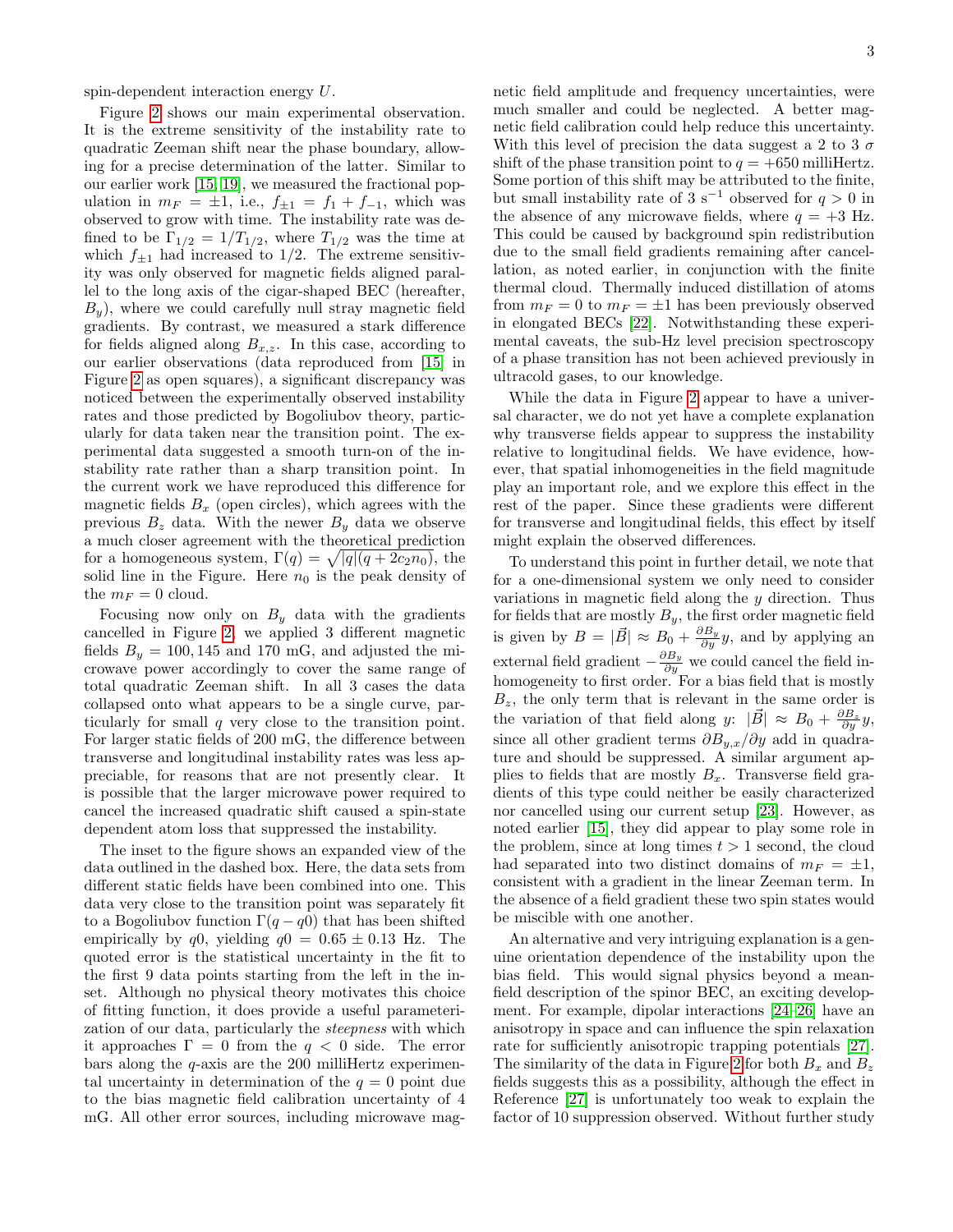we hold dipolar effects in abeyance.



<span id="page-3-0"></span>FIG. 3. (Color Online). Field gradient slows down the instability. Shown are experimentally measured and numerically computed instability rates versus applied magnetic field gradient. Quadratic shift was  $q = -3.7$  Hz at zero field gradient, and varied from -5 to -2.5 Hz over the data range shown.

To separate out the role played by magnetic field gradients from other potential causes, we performed controlled experiments with the magnetic field applied along the ydirection, and negligible  $z$  and  $x$  fields. Here the field gradient  $B_p = \frac{\partial B_y}{\partial y}$  was *deliberately* applied, and could be tuned to both positive and negative values by varying the current in the anti-Helmholtz coils. Thus, to a good approximation we had independent control over  $p$  and  $q$ .

Figure [3](#page-3-0) shows the variation of  $\Gamma_{1/2}$  with applied magnetic field gradient, which has been normalized in order to compare with 1D numerical simulations. The normalized gradient is  $B_p/B_p^0$ , where  $B_p^0 = \frac{\hbar\omega_y}{q_F\mu_B}$  $\frac{n\omega_y}{g_F \mu_B a_y} \simeq 13$ mG/cm, where  $\omega_y$ ,  $a_y = \sqrt{\hbar/m\omega_y}$  are the axial frequency and oscillator length, respectively. The data clearly show that the maximum rate occurs near  $B_p = 0$ , and falls off rapidly with field gradient to either positive or to negative values. Due to non-idealities in the experiment, the gradient coils introduced an asymmetric bias field variation which was independently measured. For normalized field gradients  $\langle -3 \rangle$  this caused an increase in |q| that created a small, positive deviation between the experimental data and the theory on the left side of the graph.

Also plotted is the result of 1d numerical simulations based on the Truncated Wigner Approximation (TWA) [\[19\]](#page-4-9). These were performed for  $B_p > 0$  and the results reflected about the y-axis in the figure for  $B_p < 0$ . These numerical data were scaled by a factor of  $2$  in both  $x$ and y axis, and show good agreement with our measured data. Although we cannot at present account for an overall scaling factor, we can account for the fact that it is the same for both x and y axes in the figure. This is due to the linearity of the Bogoliubov equations that describe the initial instability. All quantities of interest, including  $p, q$  and the (imaginary) eigenvalues  $E$ , scale linearly with the chemical potential. If experiment and theory were performed at different values for  $\mu$ , a single scaling factor should apply to the quantities plotted in both axes of Figure [3.](#page-3-0) This argument should be approximately true even for larger hold times, provided that the system is still in the growth phase of the dynamics where nonlinearities are not too strong.



<span id="page-3-1"></span>FIG. 4. (Color Online). Origin of field-gradient induced suppression of instability. Numerical simulations of the dynamical evolution of the  $f_{\pm 1}$  populations for various field gradients show the formation of a plateau, as described in the text.

What causes the suppression? The numerically obtained wavefunctions show that noise in the initial state becomes amplified by the instability, forming localized domains that grow with time, as noted in earlier work [\[19\]](#page-4-9). Figure [4](#page-3-1) shows numerical results for the temporal dynamics of the population  $f_{\pm 1}$  for different values of the field gradient  $B_p$ . For both  $B_p = 0$  and  $B_p \neq 0$ , we observe rapid domain growth, but for  $B_p \neq 0$ , a plateau in  $f_{\pm 1}$  is reached. The plateau value decreases with increasing field gradient, and is < 0.01 for normalized field gradients  $B_p/B_p^0 > 3.3$ . Further growth of the  $\pm 1$  populations must wait until a much longer time  $T_{late} \sim 10 \omega_y^{-1}$ , which is the timescale observed in the experiment, i.e.,  $\Gamma_{1/2} > 1/T_{late}$ . By examining the numerically generated wavefunctions, we observed that near  $t = T_{late}$ , the meagerly populated  $\pm 1$  domains had diffused to opposite sides of the trap where their population could increase more easily at the expense of the smaller  $m_F = 0$  population near the Thomas-Fermi boundaries.

Our simulations therefore suggest that there are two stages to the dynamics–early ( $t \ll T_{late}$ ) and late ( $t \sim$  $T_{late}$ ). In the early stage, a clamping of the initial  $m_F = \pm 1$  population, rather than a reduction of the instability rate, occurs. This early stage is critical for slowing down the instability. Unfortunately, our current experimental sensitivity does not allow us to probe population fractions  $f_{\pm 1}$  < 0.05. We can, however, understand the numerical observations in terms of a decoherence process caused by the field gradient. In the presence of a magnetic field gradient, the quantum field operator,